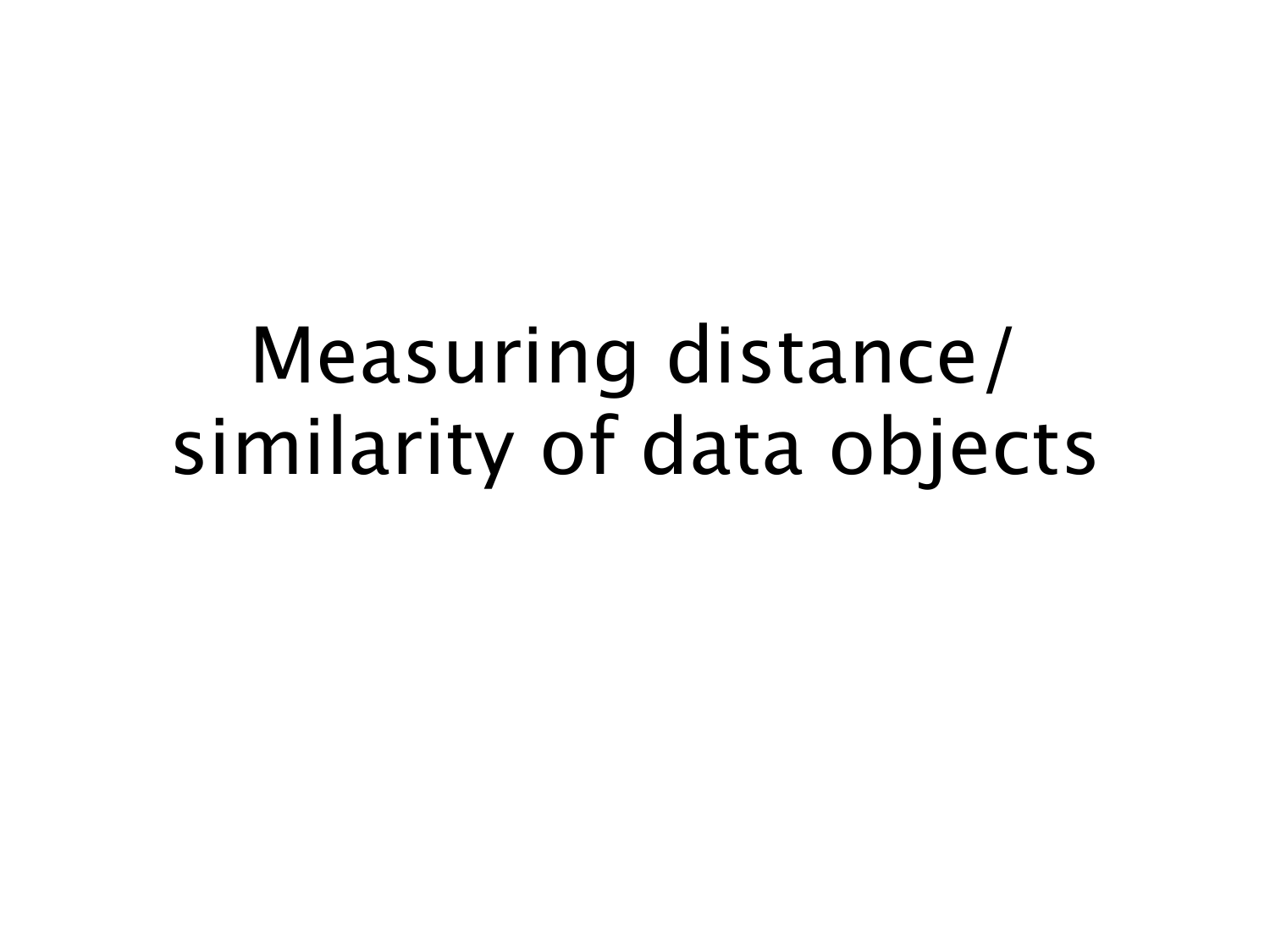# Multiple data types

- Records of users
- Graphs
- Images
- Videos
- Text (webpages, books)
- Strings (DNA sequences)
- Timeseries
- **• How do we compare them?**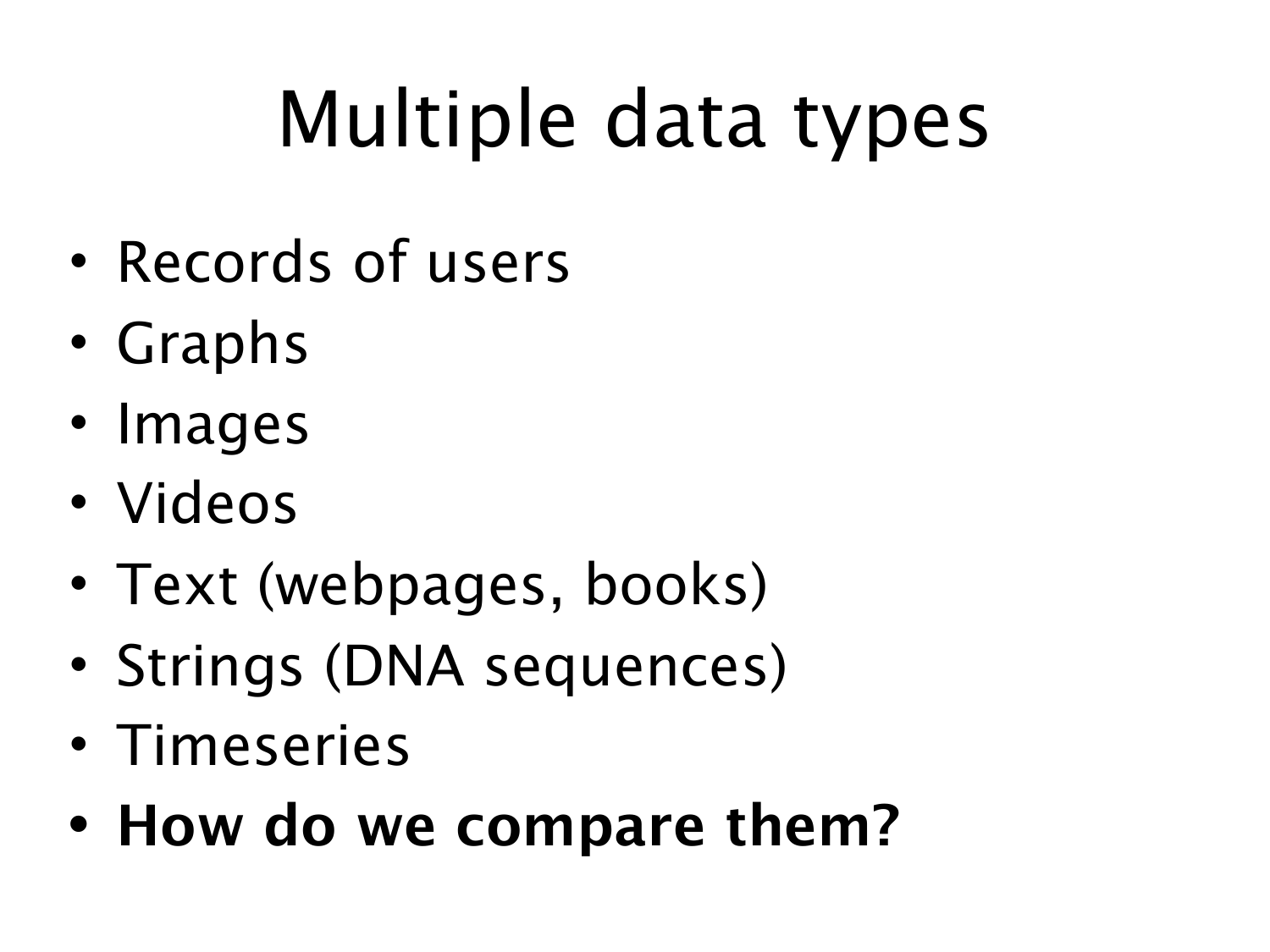## Feature space representation

- Usually data objects consist of a set of attributes (also known as **dimensions**)
- J. Smith, 20, 200K
- If all **d** dimensions are **real-valued** then we can **visualize** each data point as points in a **d-dimensional space**
- If all **d** dimensions are **binary** then we can think of each data point as a **binary vector**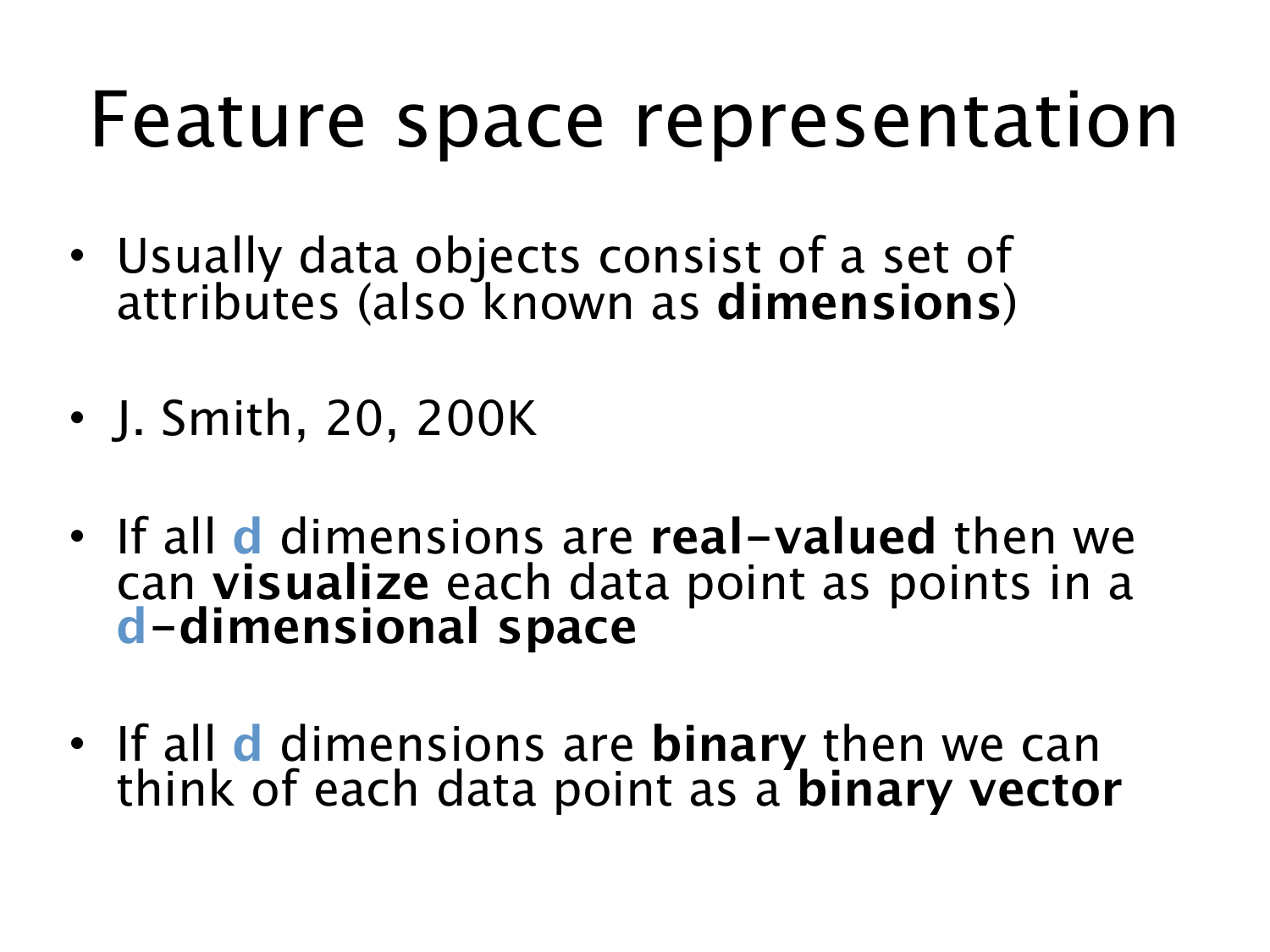# Distance functions

- The distance **d(x, y)** between two objects **x**and **y** is a metric if
	- **d(i, j)**≥**0** (non-negativity)
	- **d(i, i)=0** (isolation)
	- **d(i, j)= d(j, i)** (symmetry)
	- **d(i, j) ≤ d(i, h)+d(h, j)** (triangular inequality) [**Why do we need it?**]
- The definitions of distance functions are usually diferent for real, boolean, categorical, and ordinal variables.
- Weights may be associated with diferent variables based on applications and data semantics.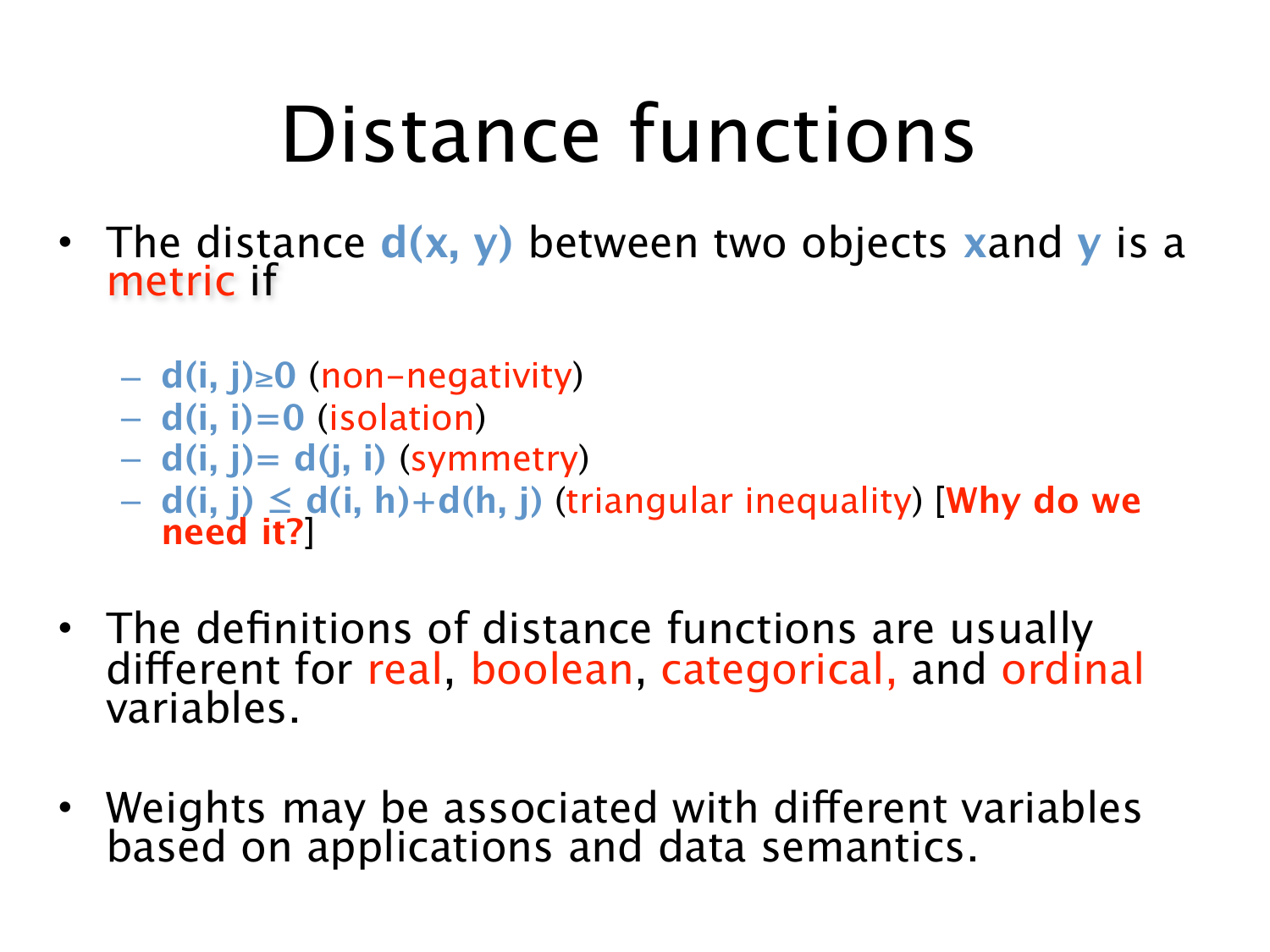#### Data Structures

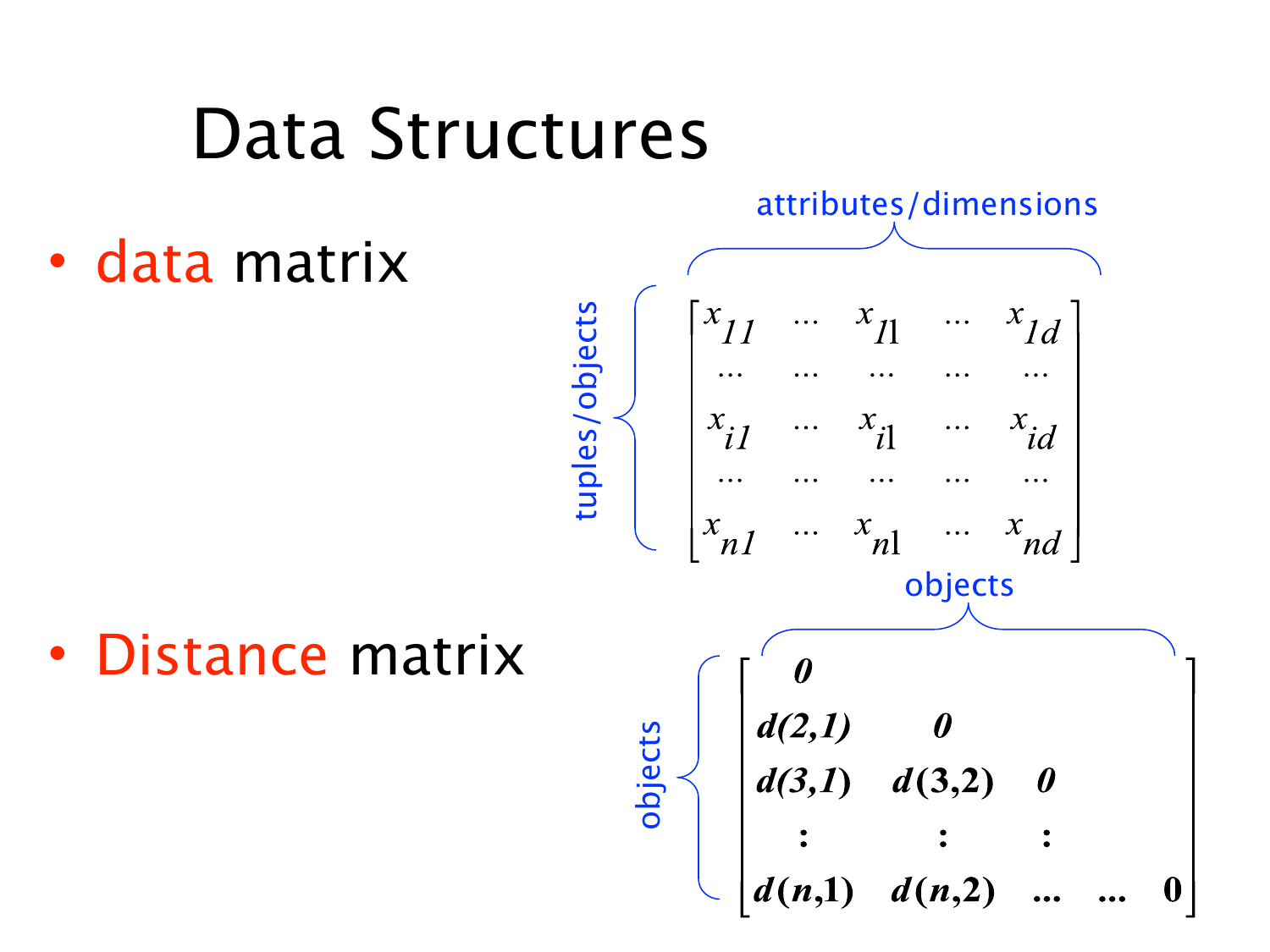#### Distance functions for real-valued vectors

• L<sub>p</sub> norms or Minkowski distance:

$$
L_p(x, y) = \left(\sum_{i=1}^{d} |x_i - y_i|^p\right)^{\frac{1}{p}}
$$

•  $p = 1$ ,  $L_1$  Manhattan (or city block) or Hamming distance:

$$
L_1(x, y) = \left(\sum_{i=1}^d |x_i - y_i|\right)
$$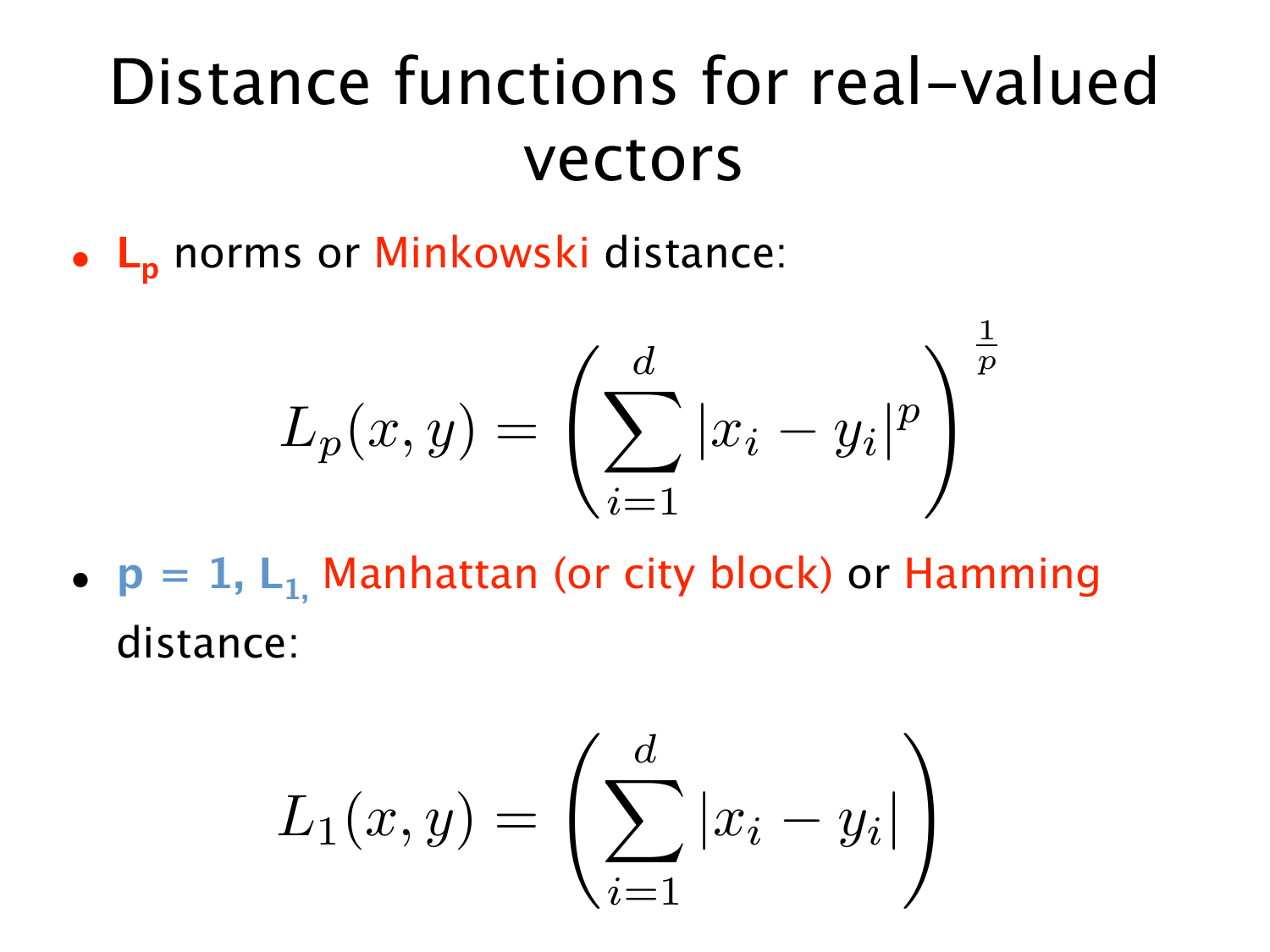#### Distance functions for real-valued vectors

• L<sub>p</sub> norms or Minkowski distance:

$$
L_p(x,y) = \left(\sum_{i=1}^d |x_i - y_i|^p\right)^{\frac{1}{p}}
$$

 $\mathbf{I}$ 

•  $p = 2$ ,  $L_2$  Euclidean distance:

$$
L_2(x, y) = \left(\sum_{i=1}^d (x_i - y_i)^2\right)^{1/2}
$$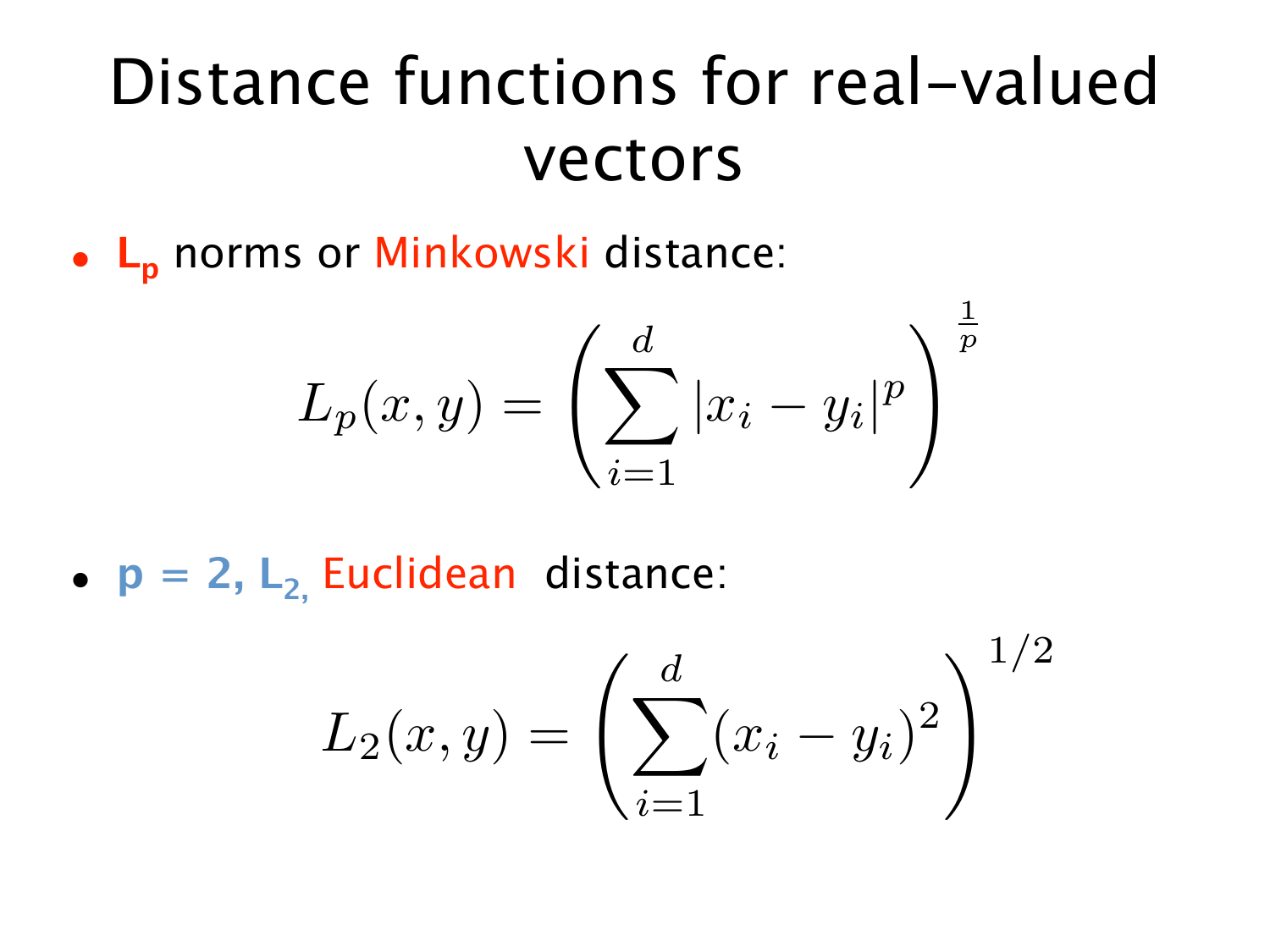#### Distance functions for real-valued vectors

• Dot product or cosine similarity

$$
\cos(x, y) = \frac{x \cdot y}{||x|| ||y||}
$$

- Can we construct a distance function out of this?
- When use the one and when the other?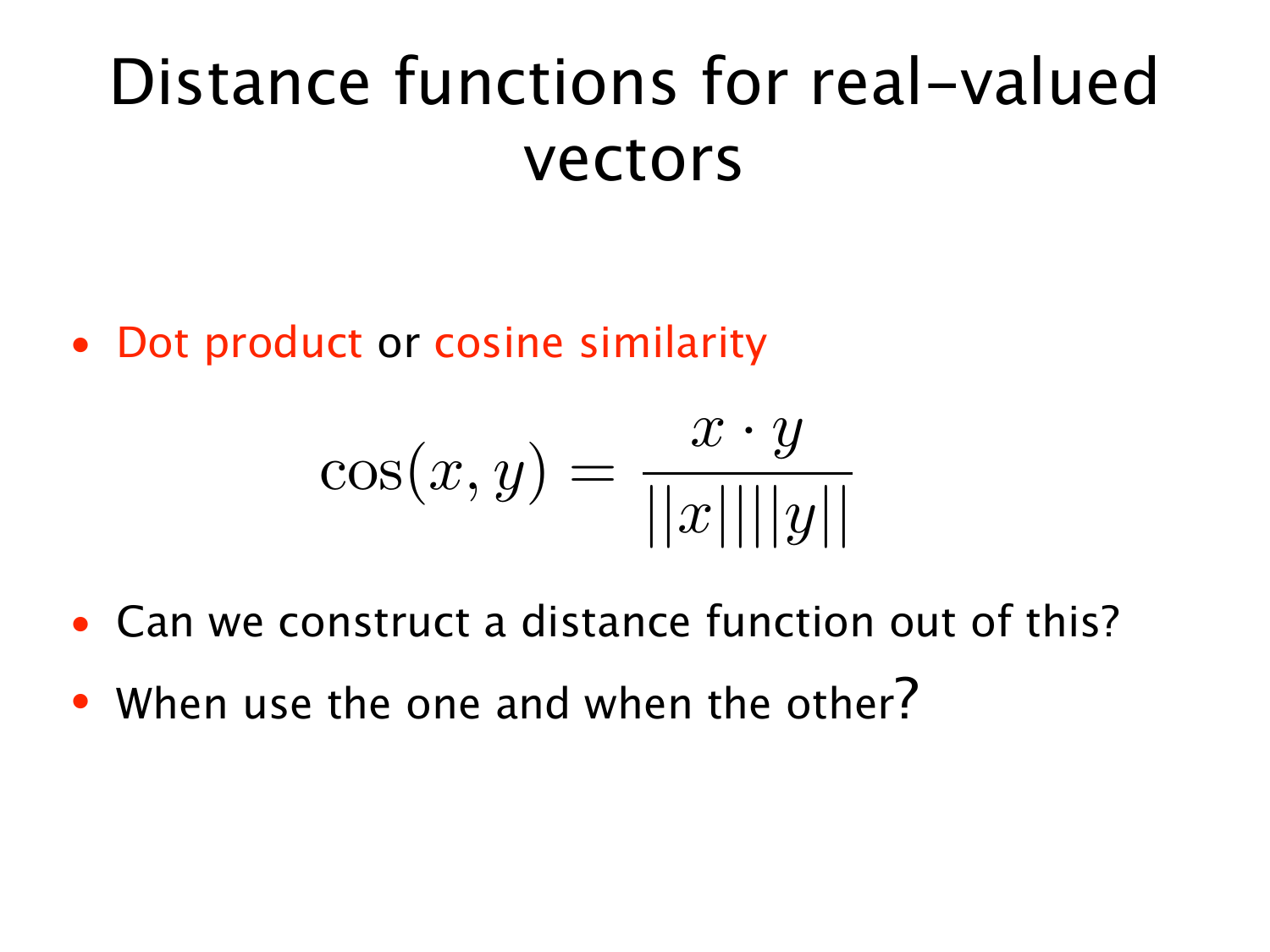#### Hamming distance for 0-1 vectors

# x 0 1 0 0 1 0 0 1 0 y 1 0 0 0 0 1 0 1 1

$$
L_1(x, y) = \left(\sum_{i=1}^d |x_i - y_i|\right)
$$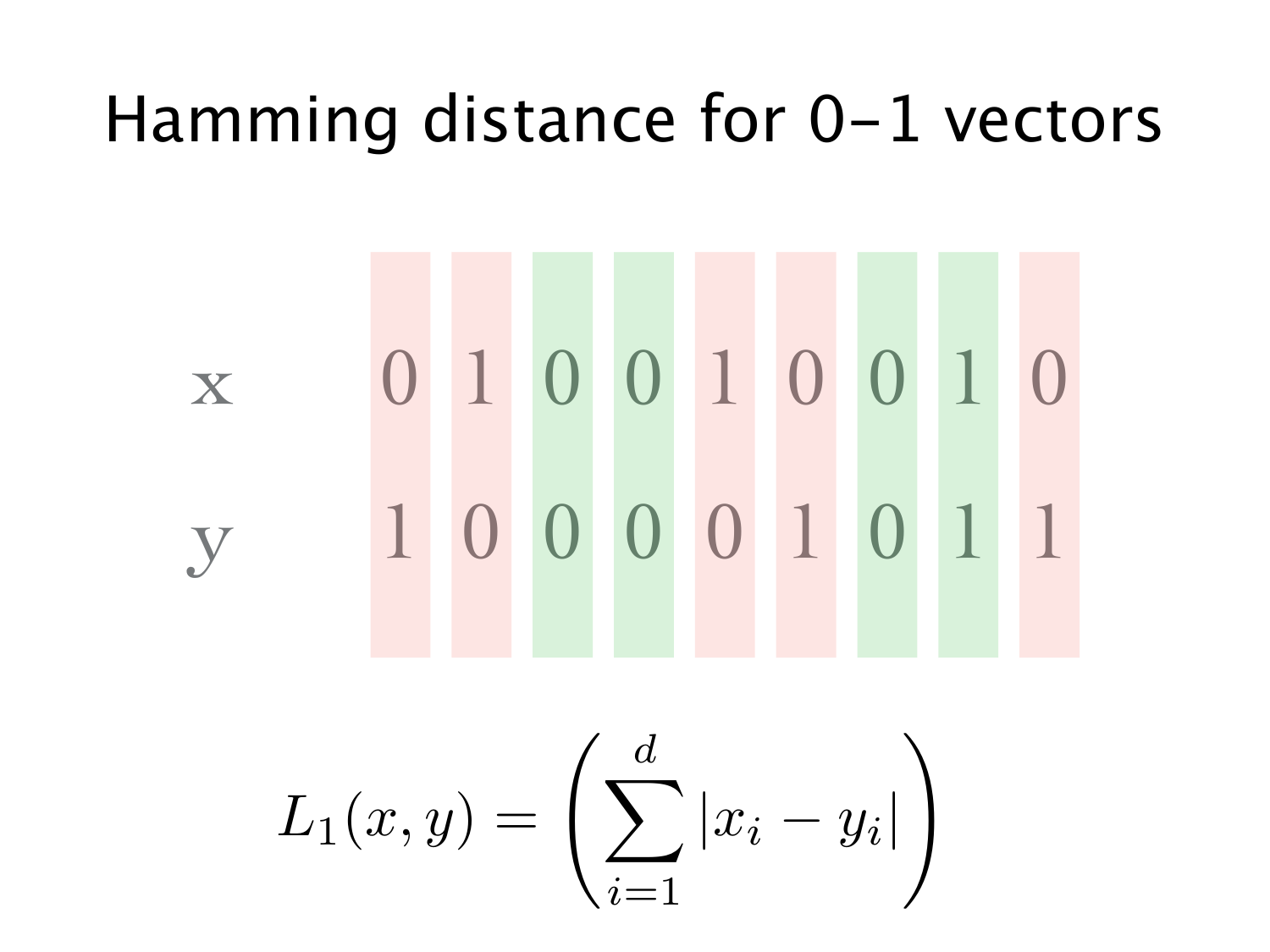#### How good is Hamming distance for 0-1 vectors?

- **• Drawback**
- Documents represented as sets (of words)
- Two cases
	- Two **very large** documents -- almost identical but for 5 terms
	- Two **very small** documents, with 5 terms each, disjoint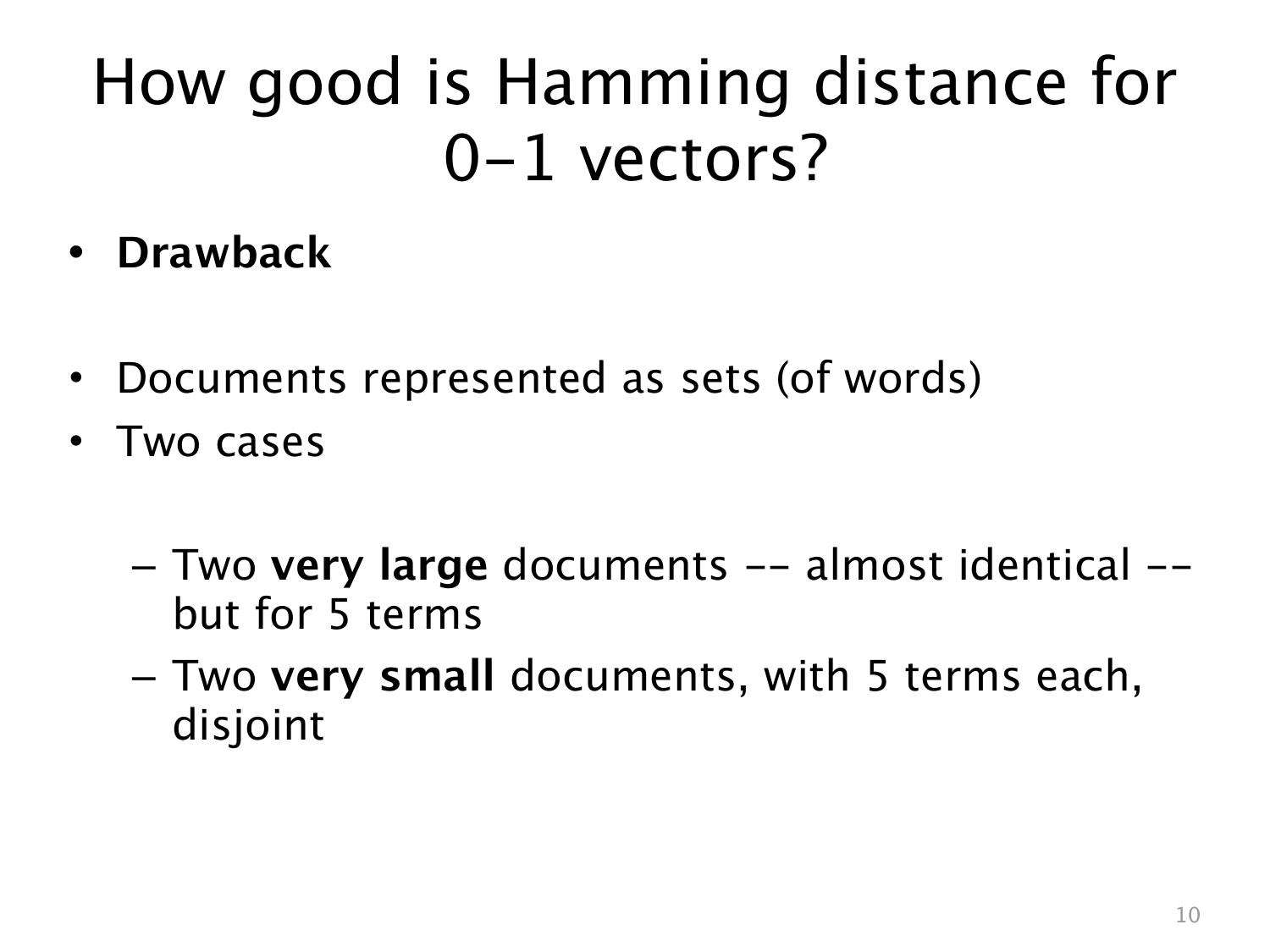#### Distance functions for binary vectors or **sets**

• **Jaccard** similarity between binary vectors x and y (Range?)

$$
J\operatorname{Sim}(x, y) = \frac{|x \cap y|}{|x \cup y|}
$$



• **Jaccard** distance (Range?):

$$
\text{JDist}(x, y) = 1 - \frac{|x \cap y|}{|x \cup y|}
$$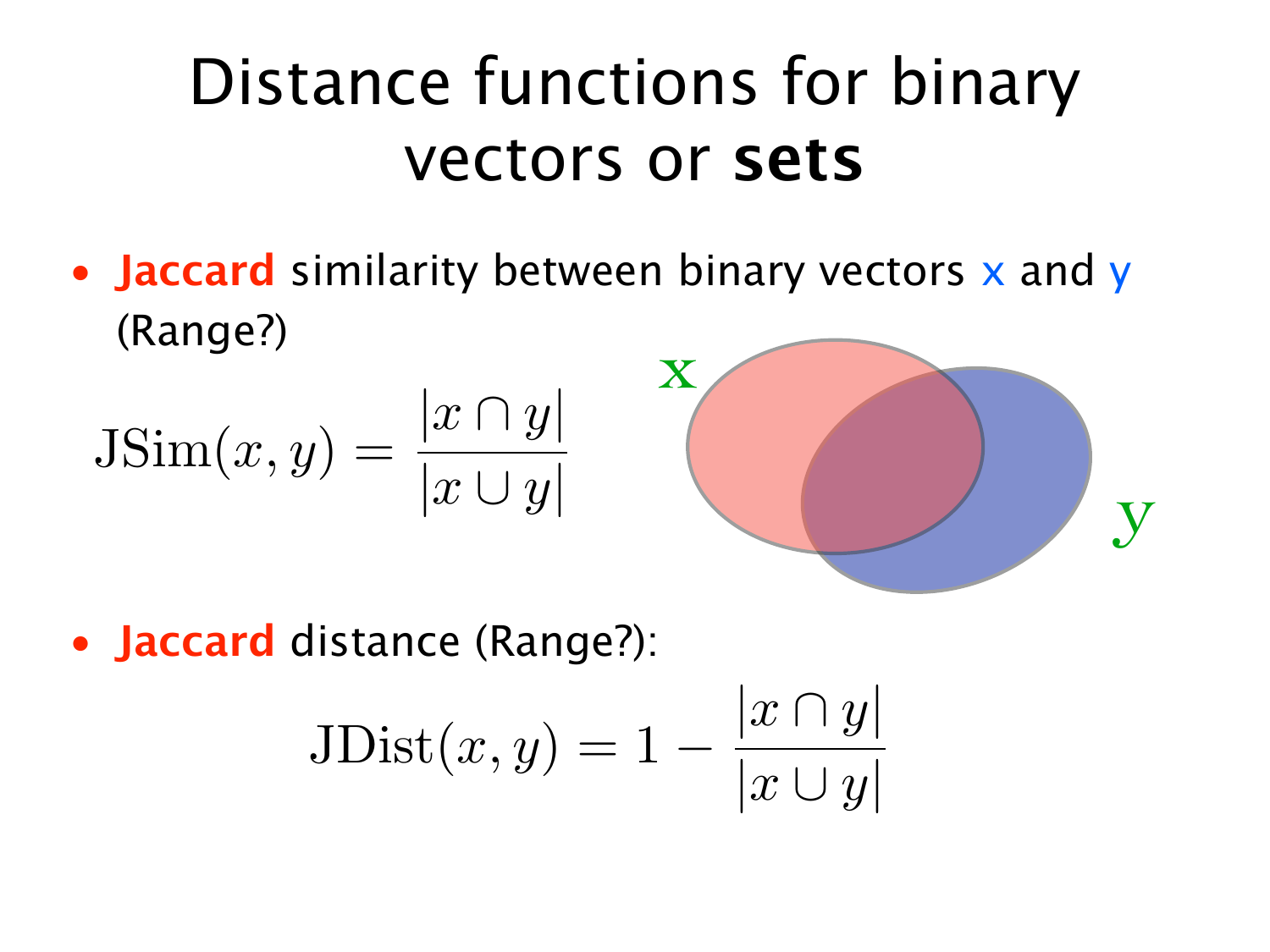## The previous example

Case 1 (very large almost identical documents)



 $J(x, y)$  almost 1

Case 2 (small disjoint documents)

$$
\sum_{i=1}^{N} \sum_{j=1}^{N} \frac{1}{j} \sum_{j=1}^{N} \frac{1}{j} \sum_{j=1}^{N} \frac{1}{j} \sum_{j=1}^{N} \frac{1}{j} \sum_{j=1}^{N} \frac{1}{j} \sum_{j=1}^{N} \frac{1}{j} \sum_{j=1}^{N} \frac{1}{j} \sum_{j=1}^{N} \frac{1}{j} \sum_{j=1}^{N} \frac{1}{j} \sum_{j=1}^{N} \frac{1}{j} \sum_{j=1}^{N} \frac{1}{j} \sum_{j=1}^{N} \frac{1}{j} \sum_{j=1}^{N} \frac{1}{j} \sum_{j=1}^{N} \frac{1}{j} \sum_{j=1}^{N} \frac{1}{j} \sum_{j=1}^{N} \frac{1}{j} \sum_{j=1}^{N} \frac{1}{j} \sum_{j=1}^{N} \frac{1}{j} \sum_{j=1}^{N} \frac{1}{j} \sum_{j=1}^{N} \frac{1}{j} \sum_{j=1}^{N} \frac{1}{j} \sum_{j=1}^{N} \frac{1}{j} \sum_{j=1}^{N} \frac{1}{j} \sum_{j=1}^{N} \frac{1}{j} \sum_{j=1}^{N} \frac{1}{j} \sum_{j=1}^{N} \frac{1}{j} \sum_{j=1}^{N} \frac{1}{j} \sum_{j=1}^{N} \frac{1}{j} \sum_{j=1}^{N} \frac{1}{j} \sum_{j=1}^{N} \frac{1}{j} \sum_{j=1}^{N} \frac{1}{j} \sum_{j=1}^{N} \frac{1}{j} \sum_{j=1}^{N} \frac{1}{j} \sum_{j=1}^{N} \frac{1}{j} \sum_{j=1}^{N} \frac{1}{j} \sum_{j=1}^{N} \frac{1}{j} \sum_{j=1}^{N} \frac{1}{j} \sum_{j=1}^{N} \frac{1}{j} \sum_{j=1}^{N} \frac{1}{j} \sum_{j=1}^{N} \frac{1}{j} \sum_{j=1}^{N} \frac{1}{j} \sum_{j=1}^{N} \frac{1}{j} \sum_{j=1}^{N} \frac{1}{j} \sum_{j=1}^{N} \frac{1}{j} \sum
$$

 $J(x,y)=0$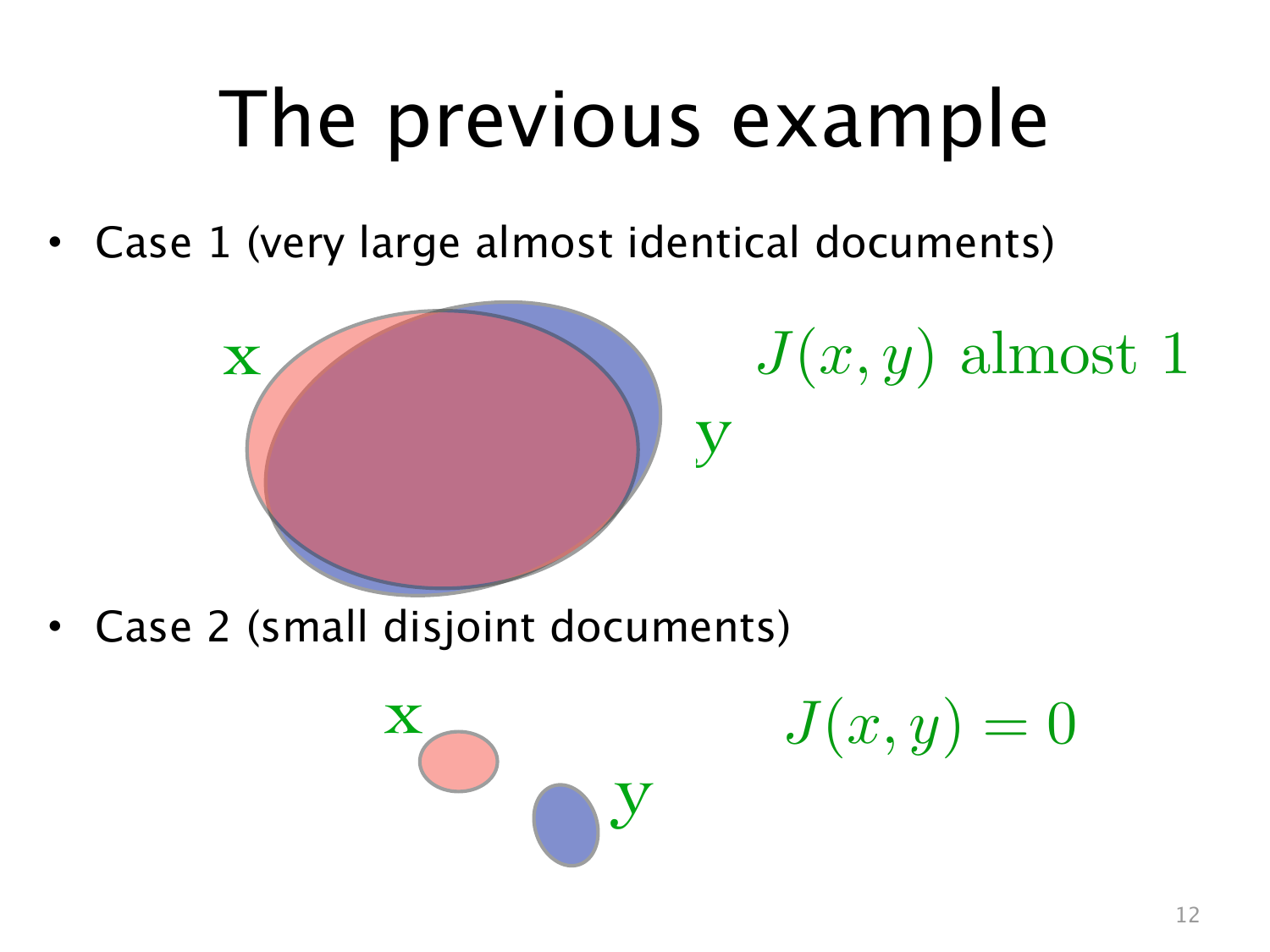## Jaccard similarity/distance

- Example:
	- JSim  $= 1/6$
	- Jdist =  $5/6$

|                             |  |  | Q1 Q2 Q3 Q4 Q5 Q6 |
|-----------------------------|--|--|-------------------|
| $X \t1 \t0 \t0 \t1 \t1 \t1$ |  |  |                   |
| Y 0 1 1 0 1 0               |  |  |                   |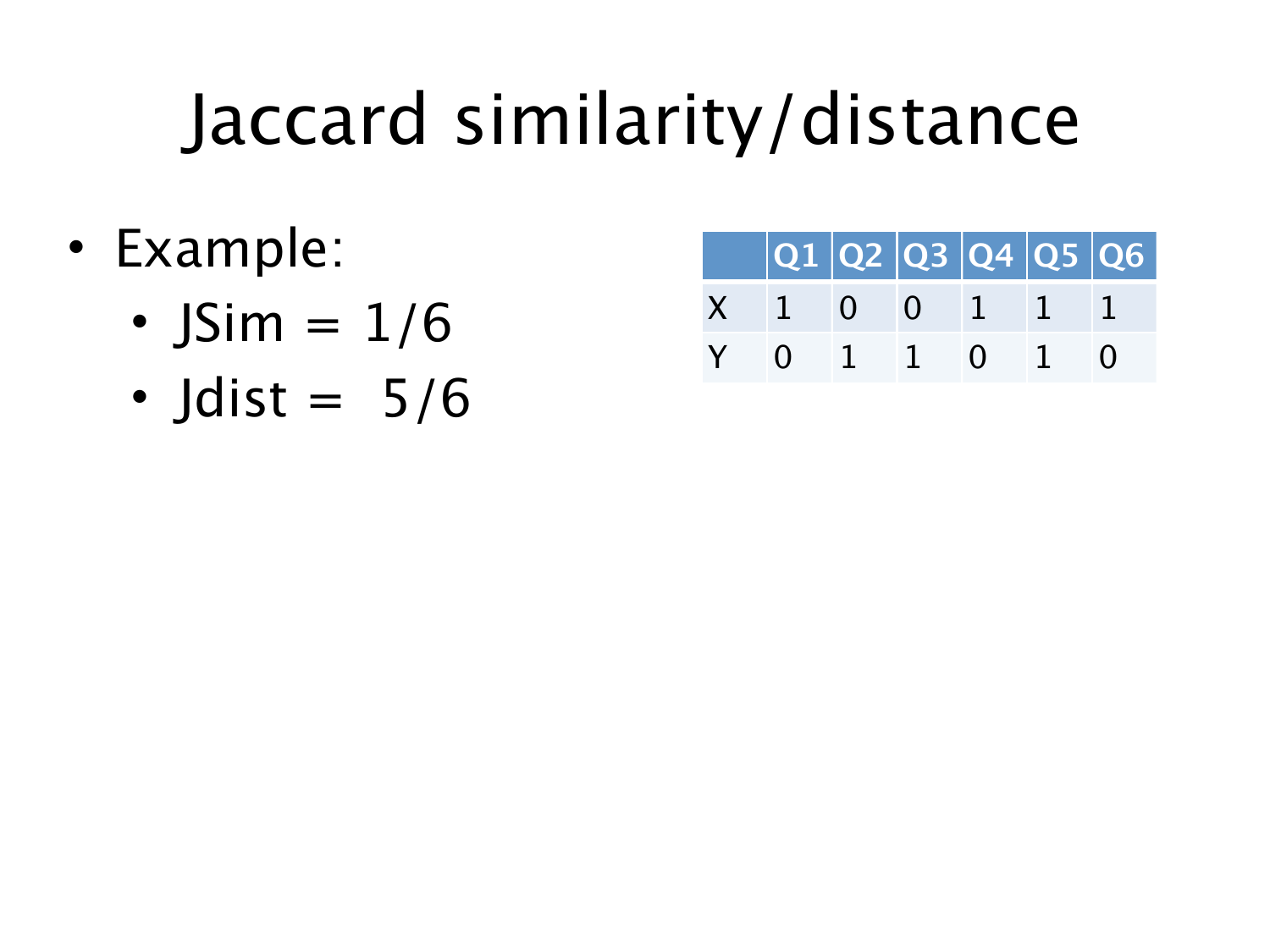## Distance functions for strings

• **Edit distance** between two strings x and y is the **min** number of operations required to transform one string to another

• Operations: replace, delete, insert, transpose etc.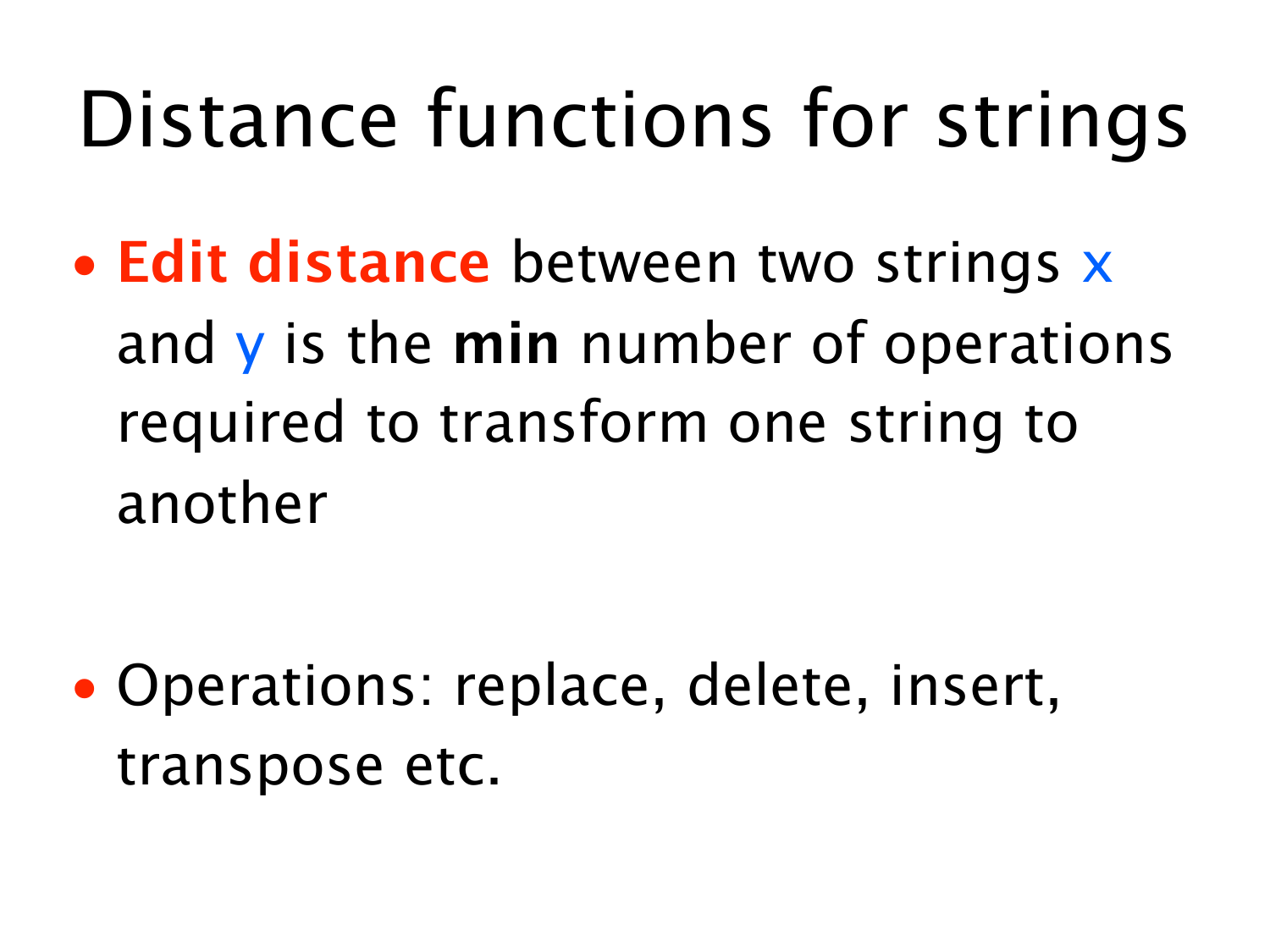#### Distance functions between strings

- Strings x and y have **equal length**
- Modification of **Hamming** distance
- Add 1 for all positions that are diferent



- Hamming distance  $= 4$
- **• Drawbacks?**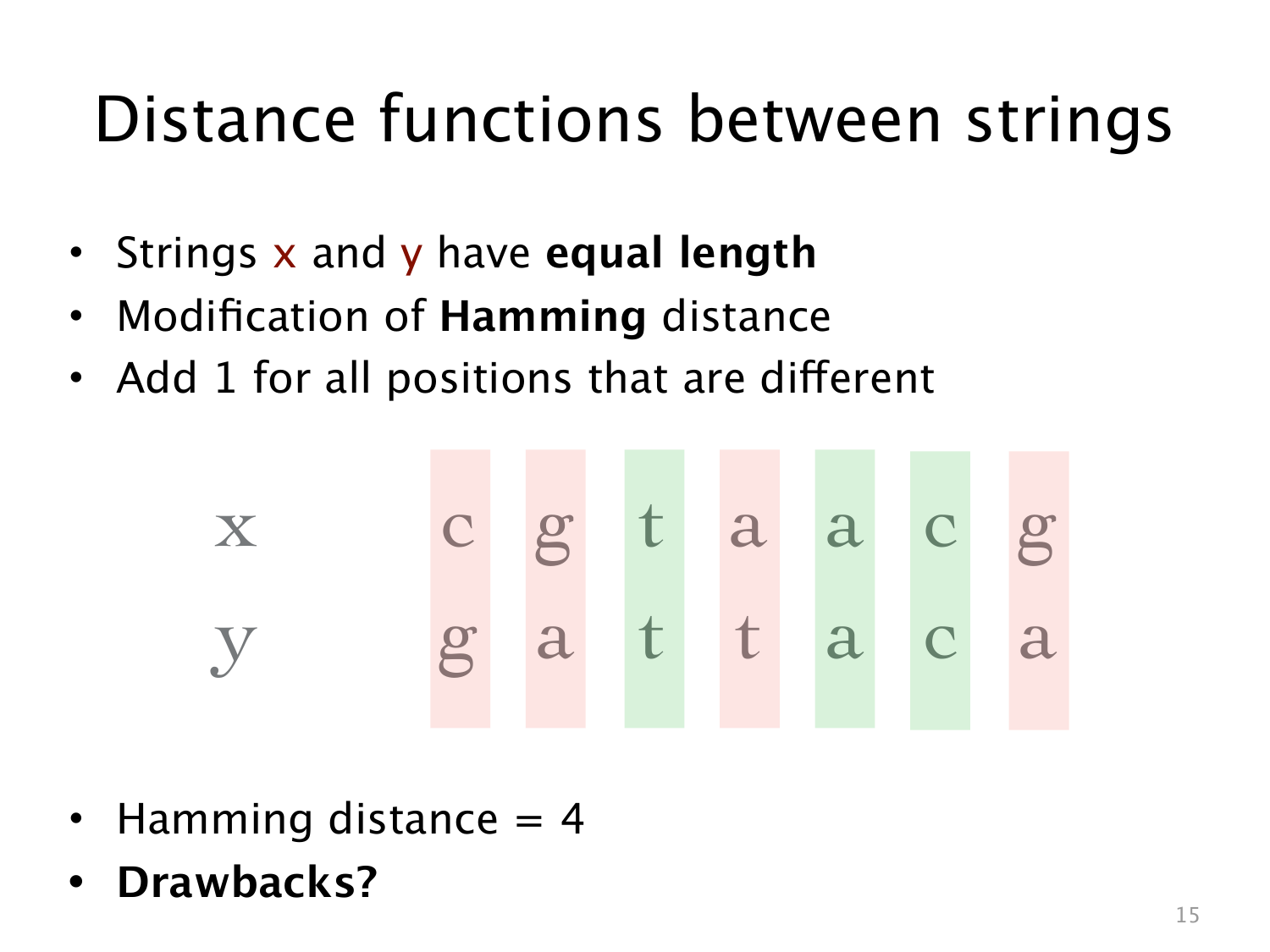#### Hamming distance between strings -- drawbacks

- Strings should have equal length
- What about



String Hamming distance  $= 6$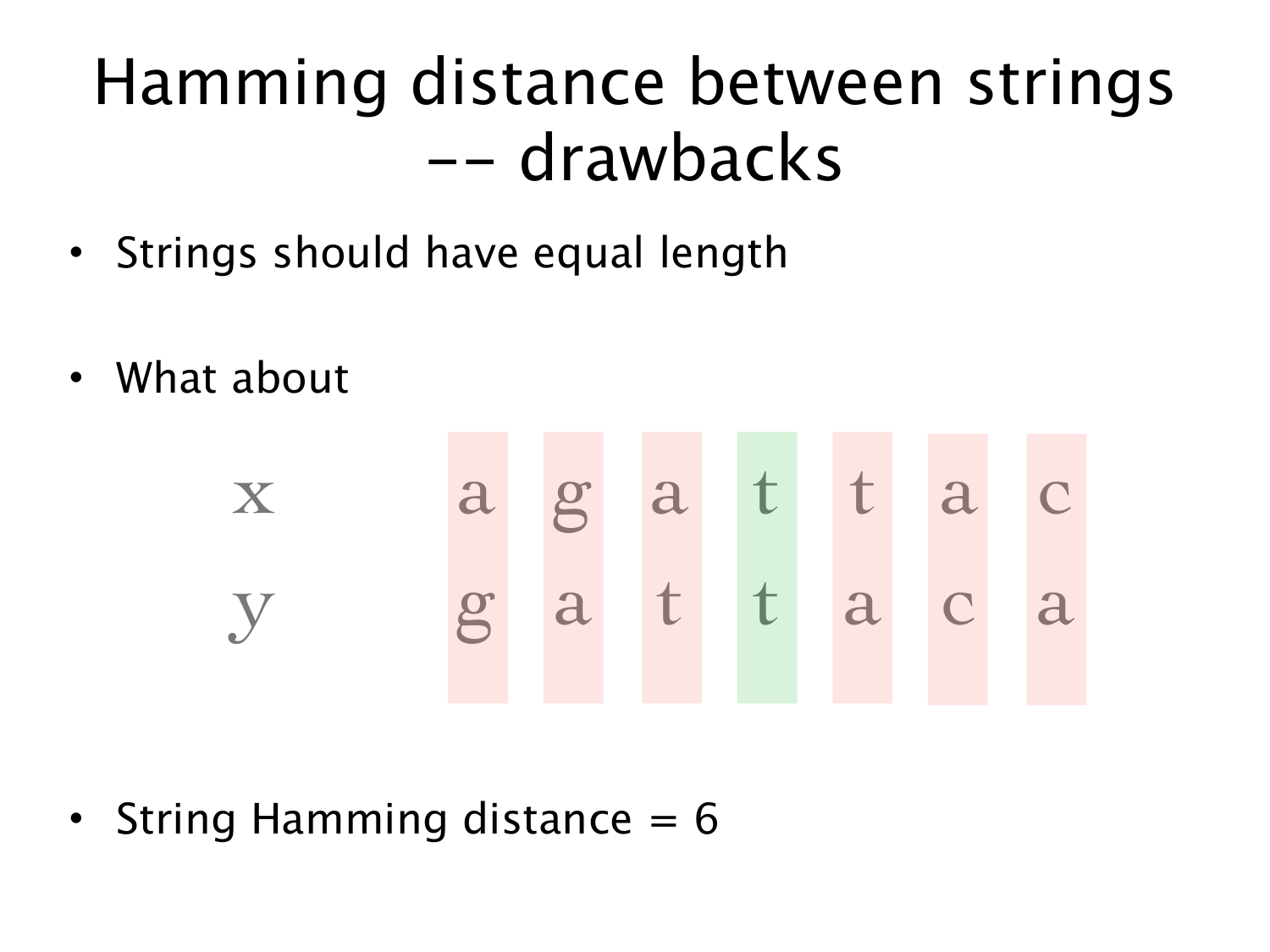## Edit Distance

• **Edit distance** between two strings x and y of length n and m resp. is the **minimum** number of single-character edits (insertion, deletion, substitution) required to change one word to the other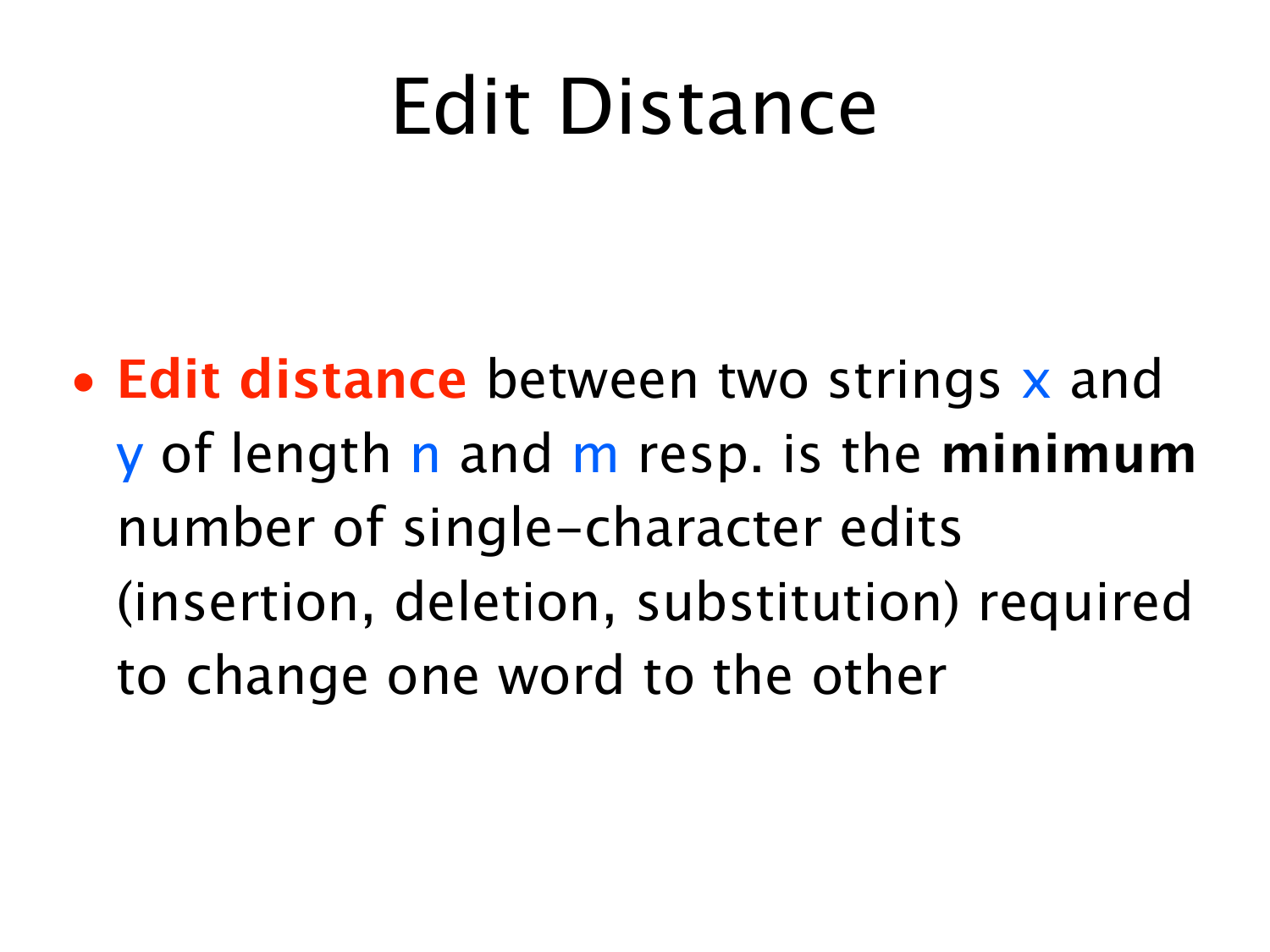## Example

• **I N T E N T I O N** • **E X E C U T I O N**

- **I N T E \* N T I O N**
- **\* E X E C U T I O N**
- **d s s i s**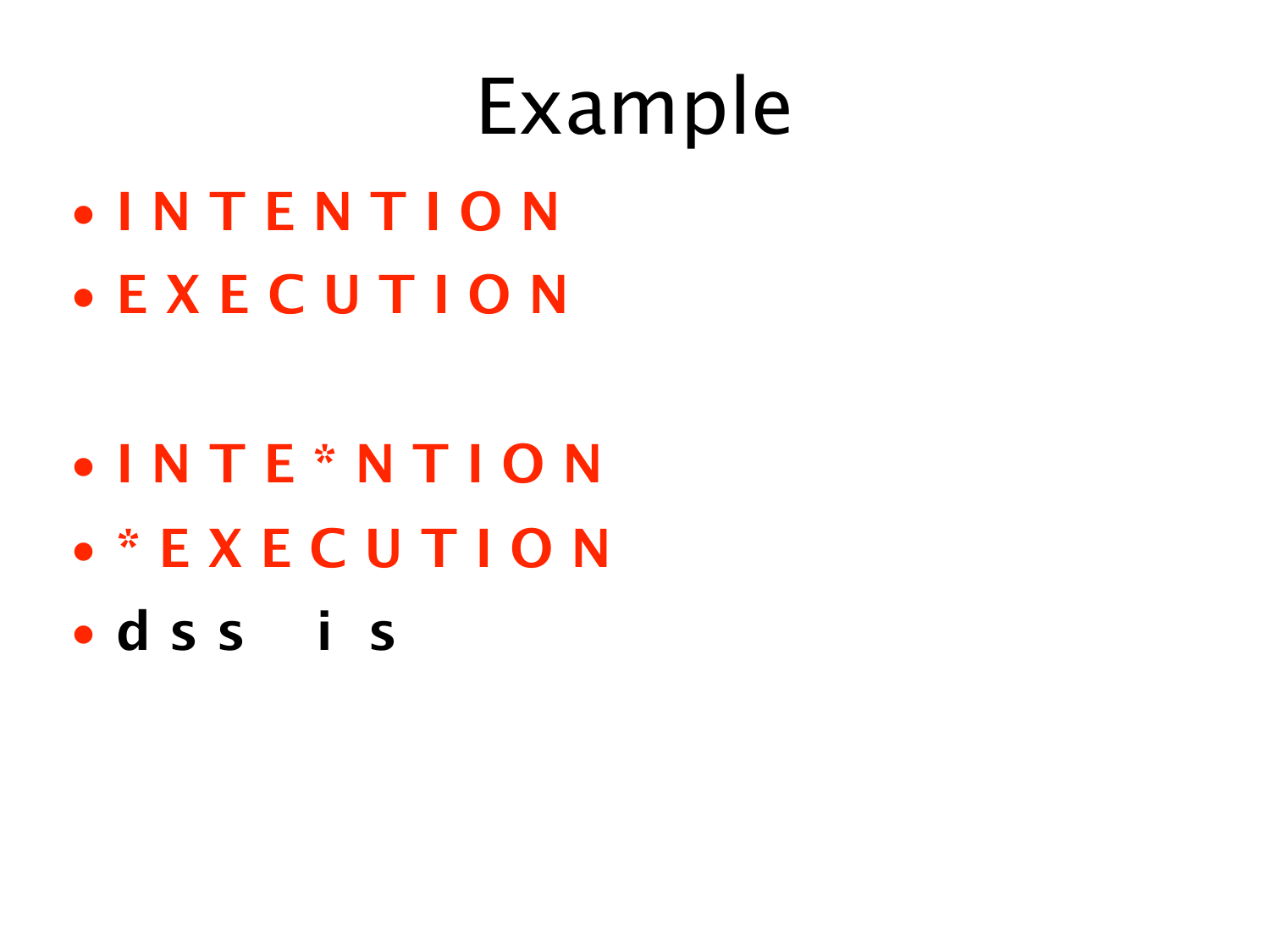## Computing the edit distance

- Dynamic programming
- Form nxm distance matrix D (x of length n, y of length m)



• D(i,j) is the optimal distance between strings  $x[1..i]$ and  $y[1..j]$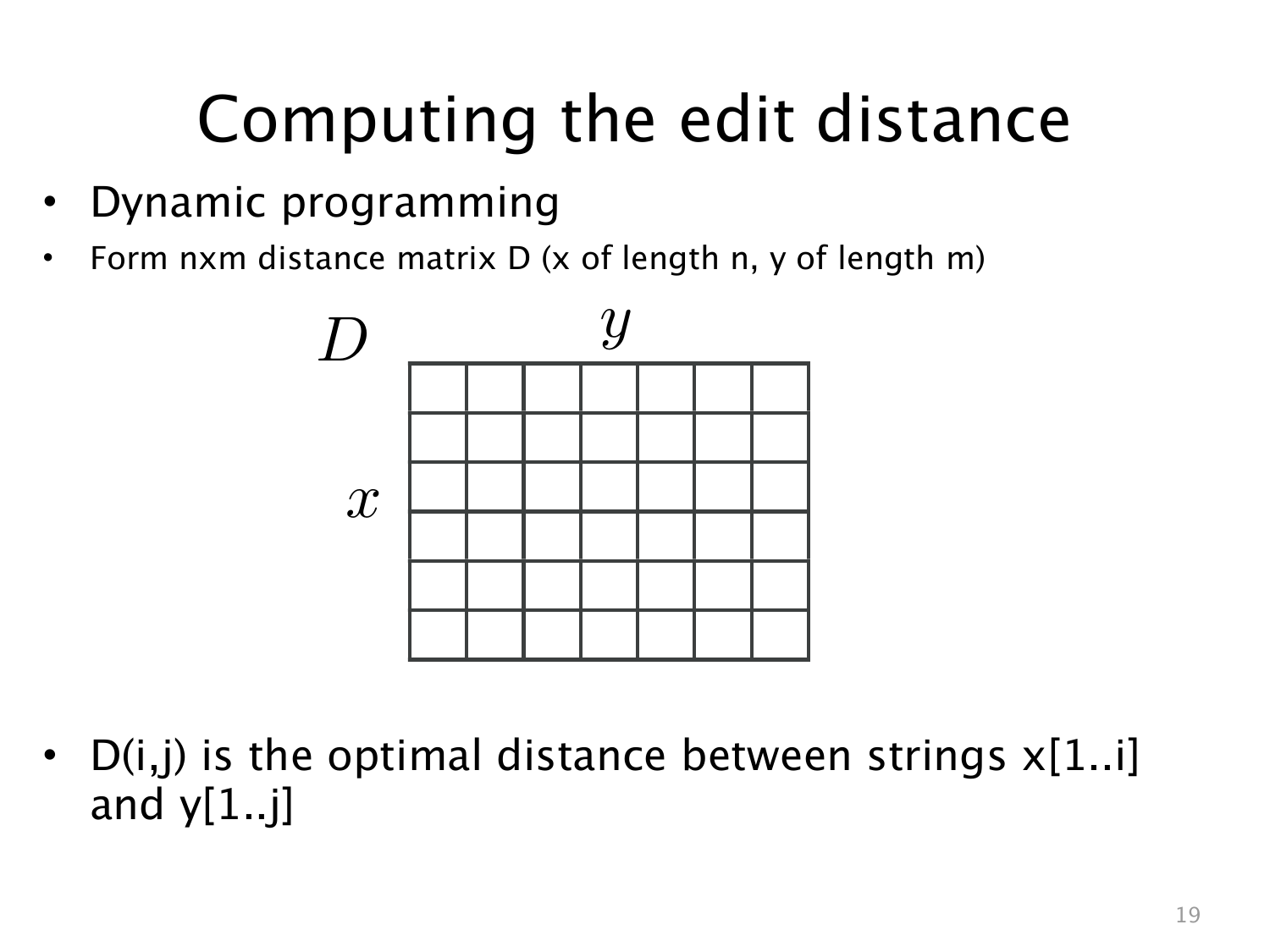## Computing the edit distance

- How to compute  $D(i,j)$ ?
- Either
	- match the last two characters (substitution)
	- match by deleting the last char in one string
	- match by deleting the last character in the other string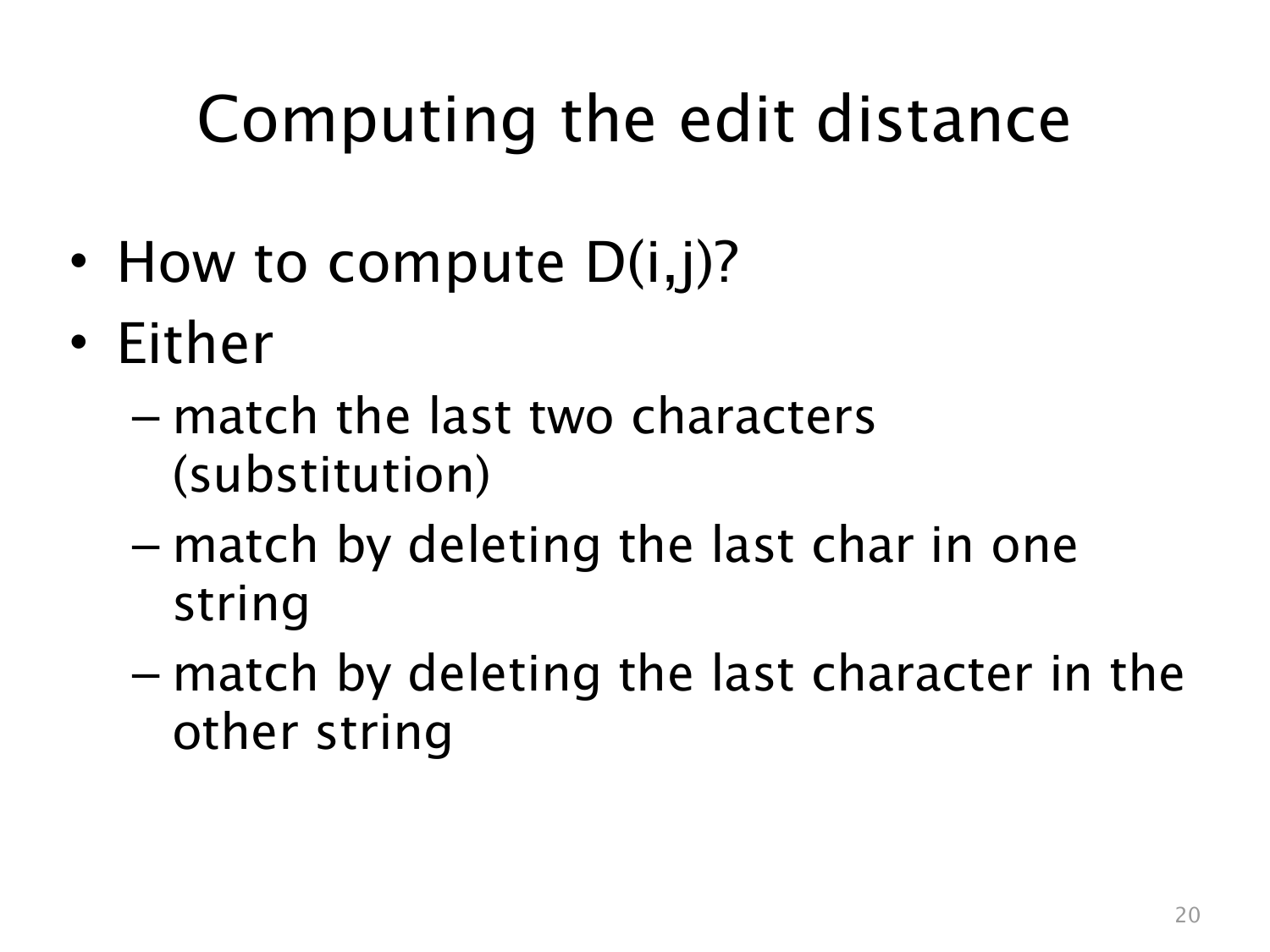## Computing edit distance

$$
D(i, j) = \min\{D(i - 1, j) + \text{del}(X[i]),
$$
  

$$
D(i, j - 1) + \text{ins}(Y[j]),
$$
  

$$
D(i - 1, j - 1) + \text{sub}(X[i], Y[j])\}
$$

• Running time? Metric?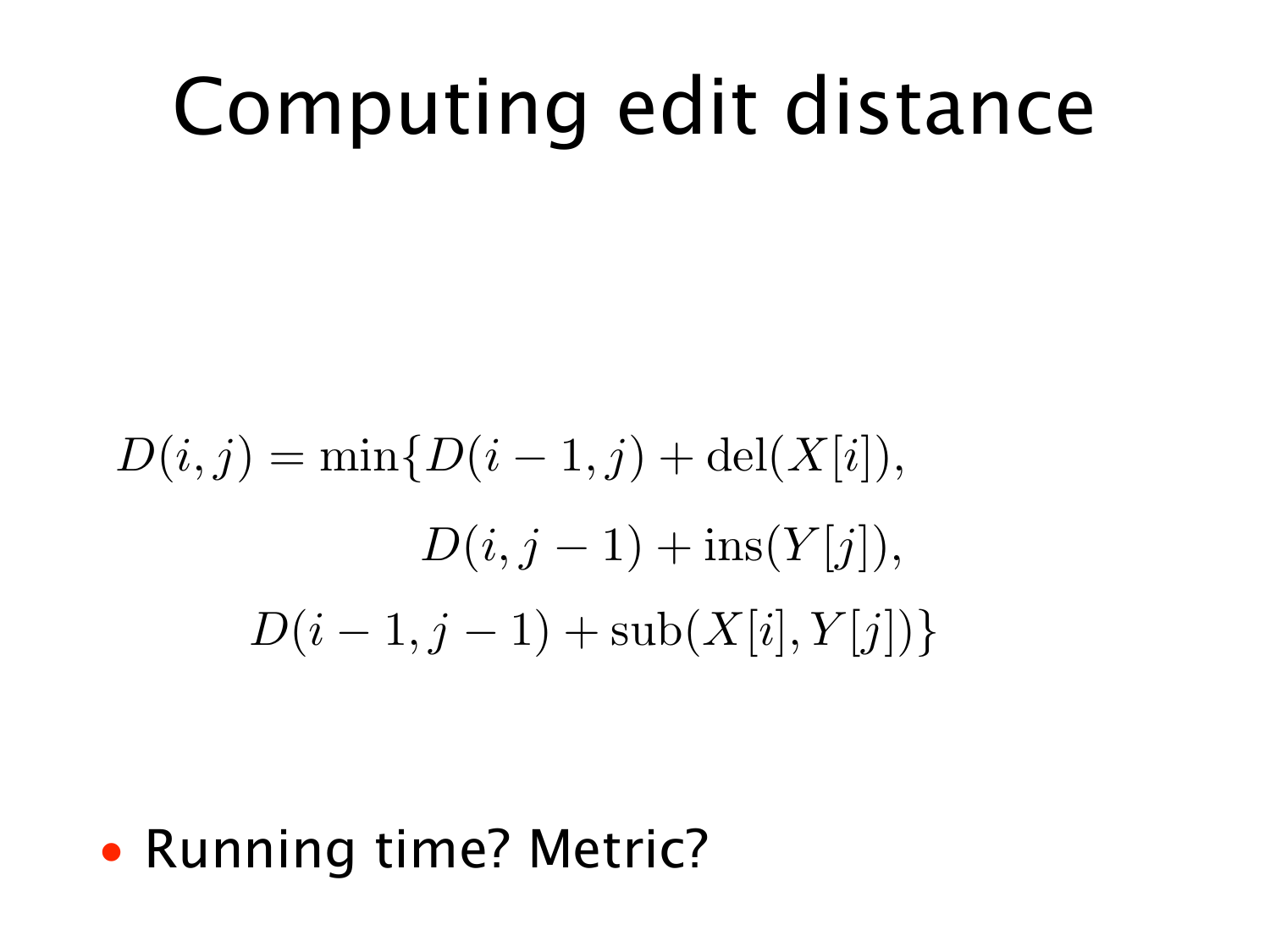#### Distance function between time series

- time series can be seen as vectors
- apply existing distance metrics
- L-norms

• what can go wrong?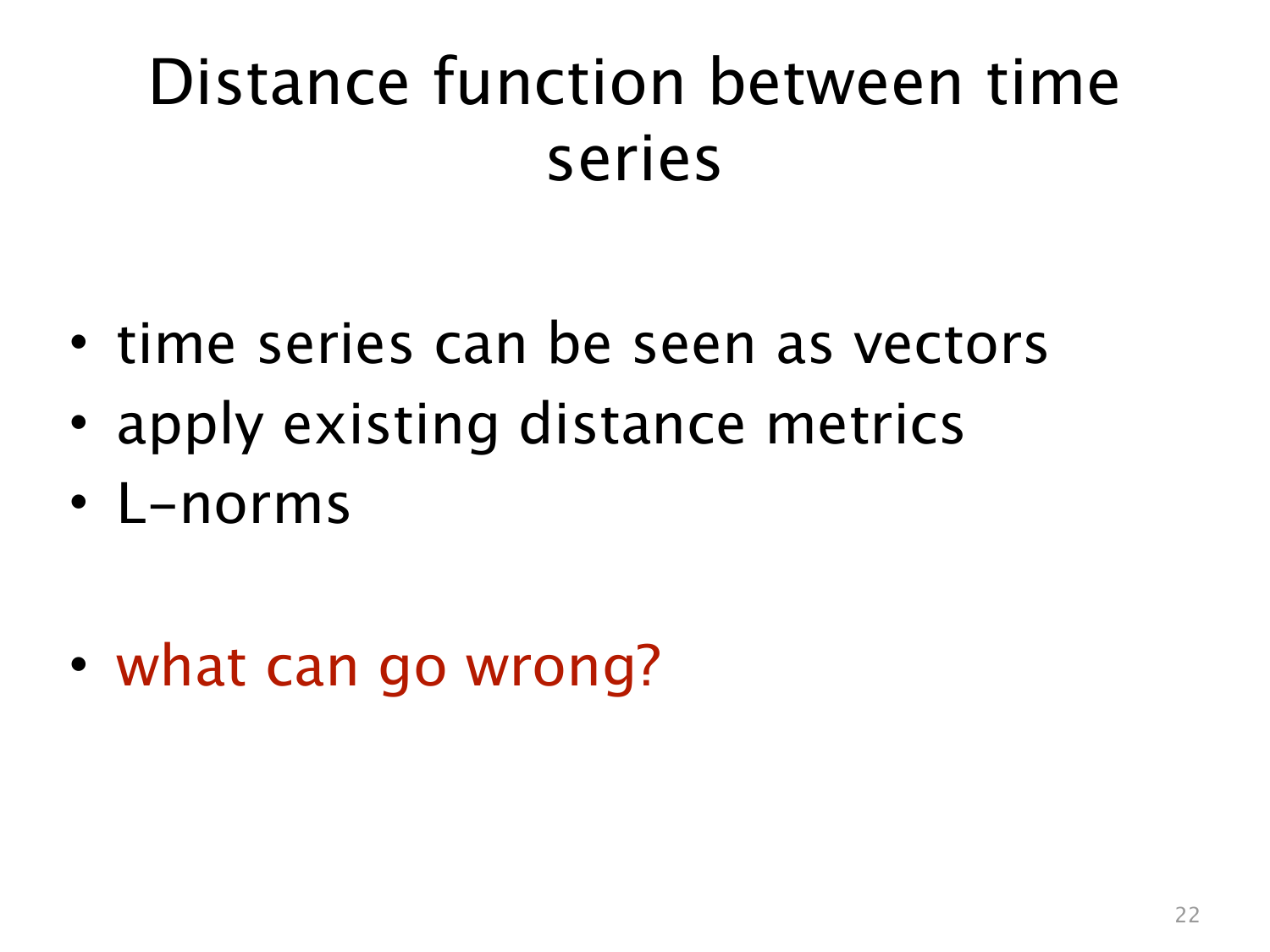## Distance functions between time series

• Euclidean distance between time series



figures from Eamonn Keogh [www.cs.ucr.edu/~eamonn/DTW\\_myths.ppt](http://www.cs.ucr.edu/~eamonn/DTW_myths.ppt)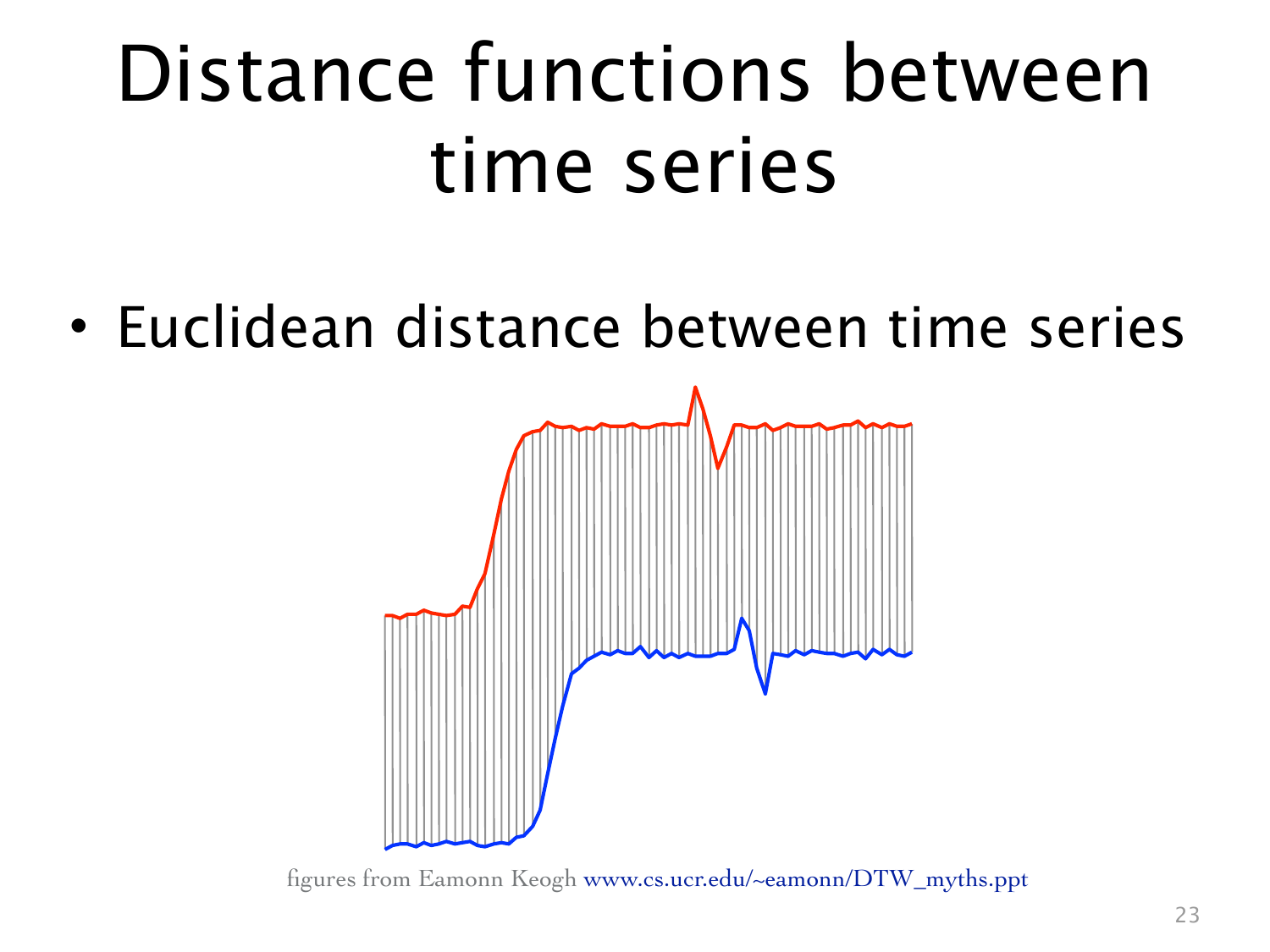• Alleviate the problems with Euclidean distance



figures from Eamonn Keogh [www.cs.ucr.edu/~eamonn/DTW\\_myths.ppt](http://www.cs.ucr.edu/~eamonn/DTW_myths.ppt)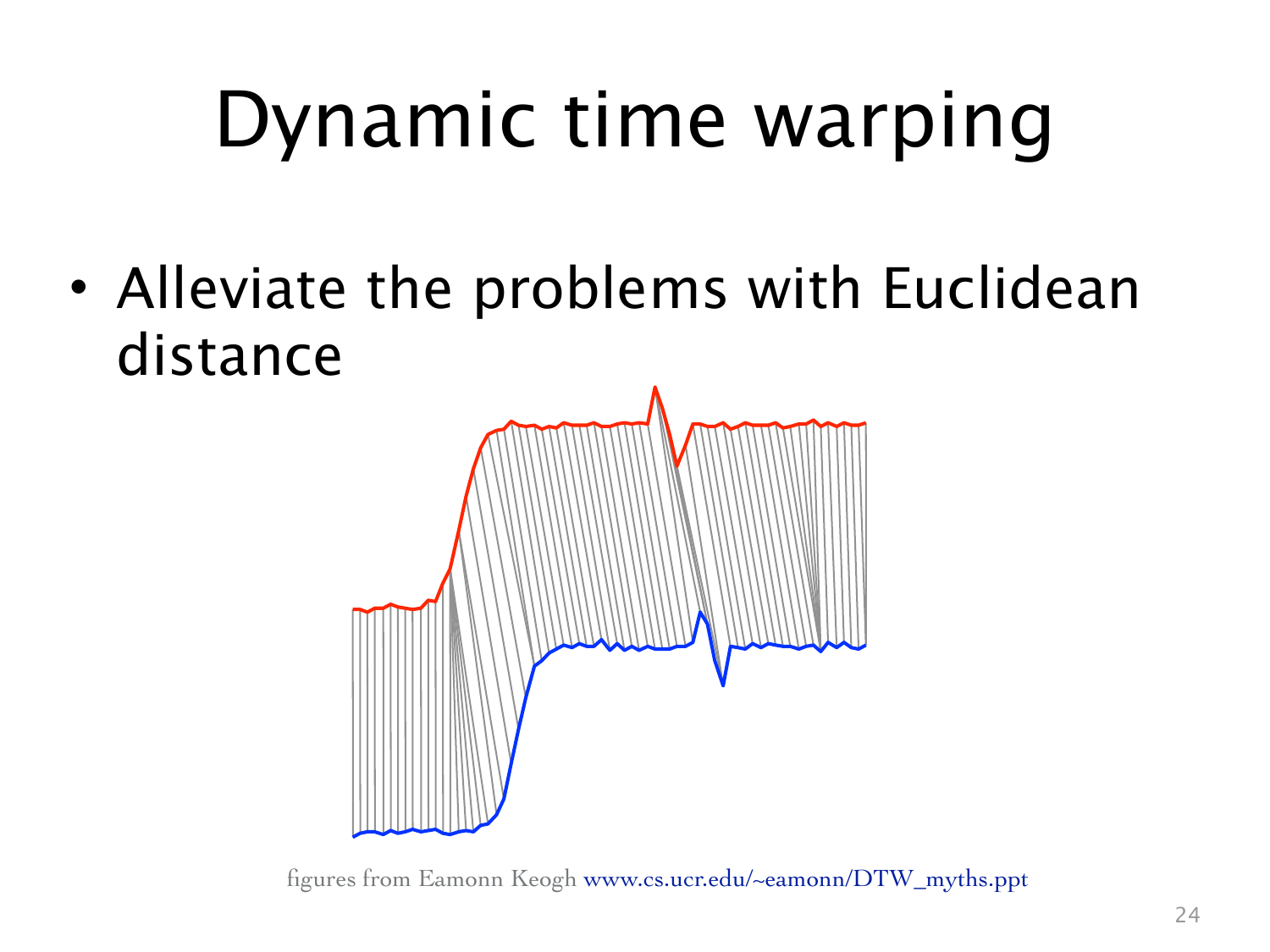

• Quite useful in practice

figures from Eamonn Keogh [www.cs.ucr.edu/~eamonn/DTW\\_myths.ppt](http://www.cs.ucr.edu/~eamonn/DTW_myths.ppt)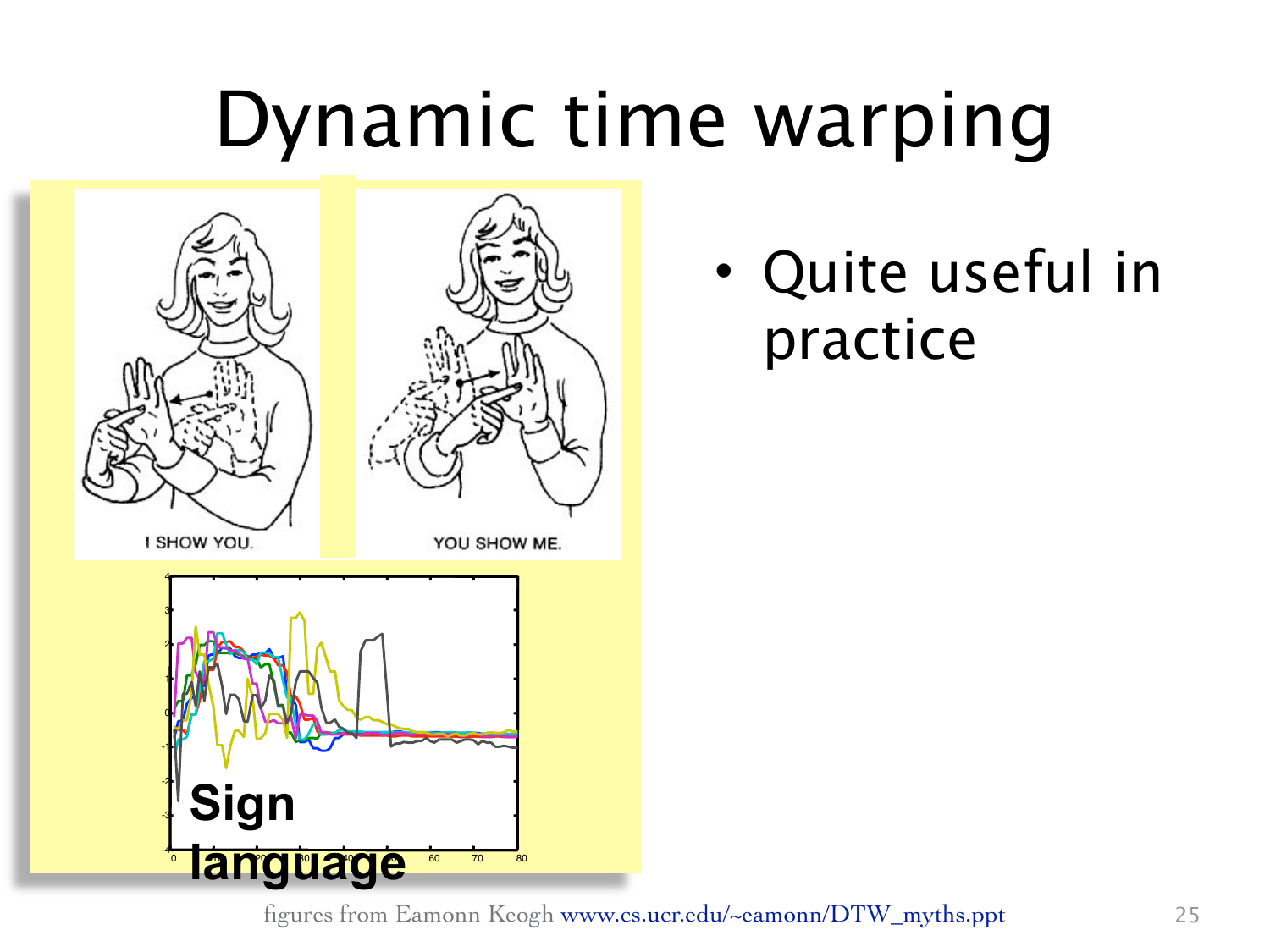• how to compute it?

• Dynamic programming



figures from Eamonn Keogh [www.cs.ucr.edu/~eamonn/DTW\\_myths.ppt](http://www.cs.ucr.edu/~eamonn/DTW_myths.ppt)